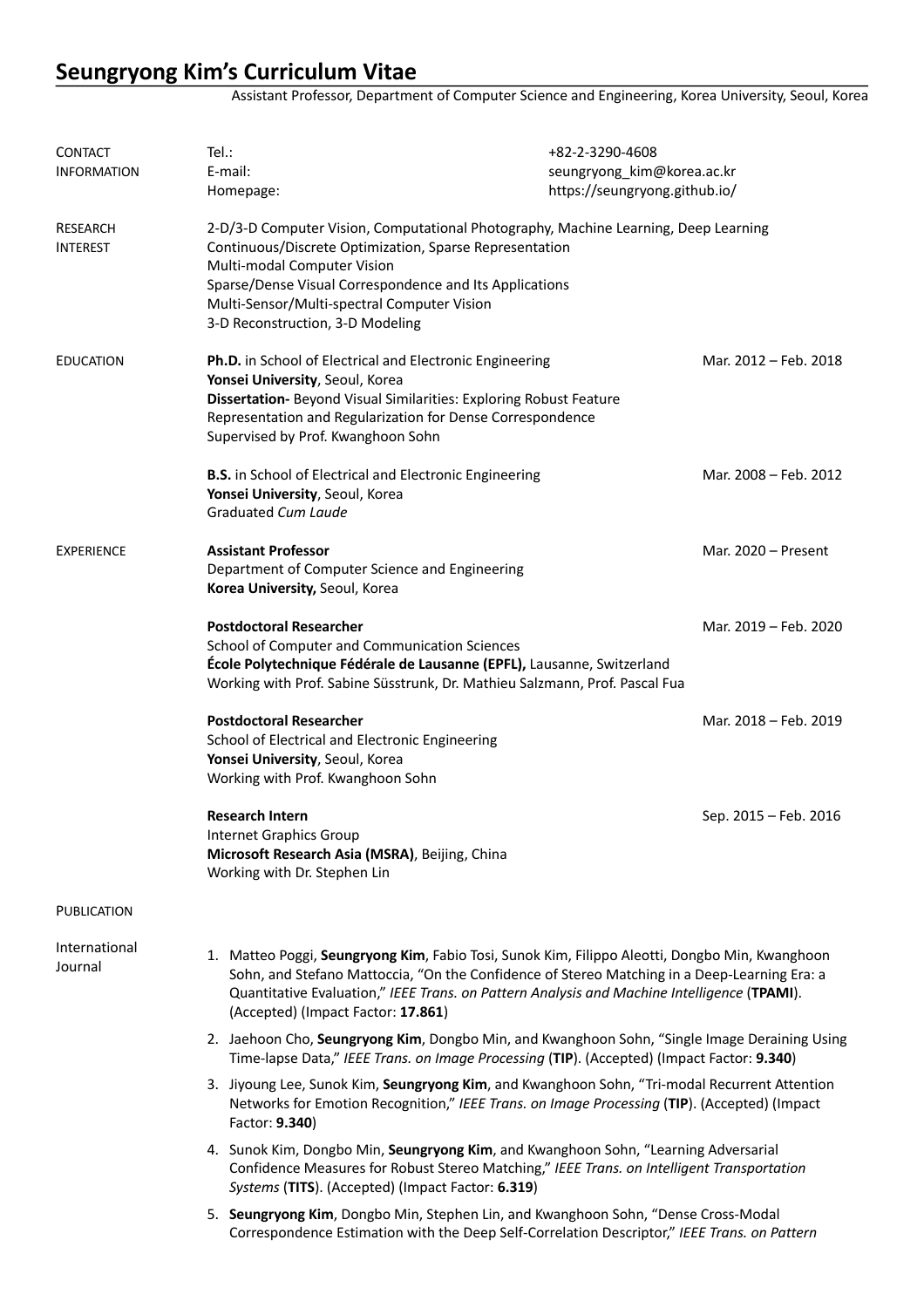*Analysis and Machine Intelligence* (**TPAMI**). (Accepted) (Impact Factor: **17.861**)

- 6. **Seungryong Kim**, Dongbo Min, Stephen Lin, and Kwanghoon Sohn, "Discrete-Continuous Transformation Matching for Dense Semantic Correspondence," *IEEE Trans. on Pattern Analysis and Machine Intelligence* (**TPAMI**), vol. 42, no. 1, pp. 59-73, Jan. 2020. (Impact Factor: **17.861**)
- 7. Sunghun Joung, **Seungryong Kim**, Kihong Park, and Kwanghoon Sohn, "Unsupervised Stereo Matching for Confidential Correspondence Consistency," *IEEE Trans. on Intelligent Transportation Systems* (**TITS**). (Accepted) (Impact Factor: **6.319**)
- 8. Kihong Park, **Seungryong Kim**, and Kwanghoon Sohn, "High-precision Depth Estimation Using Uncalibrated LiDAR and Stereo Fusion," *IEEE Trans. on Intelligent Transportation Systems* (**TITS**), vol. 21, no. 1, pp. 321-335, Jan. 2020. (Impact Factor: **6.319**)
- 9. Somi Jeong, **Seungryong Kim**, Kihong Park, and Kwanghoon Sohn, "Learning to Find Unpaired Cross-spectral Correspondences," *IEEE Trans. on Image Processing* (**TIP**), vol. 28, no. 11, pp. 5394- 5406, Nov. 2019. (Impact Factor: **9.340**)
- 10. **Seungryong Kim**, Dongbo Min, Bumsub Ham, Stephen Lin, and Kwanghoon Sohn, "FCSS: Fully Convolutional Self-Similarity for Dense Semantic Correspondence," *IEEE Trans. on Pattern Analysis and Machine Intelligence* (**TPAMI**), vol. 41, no. 03, pp. 581-595, Mar. 2019. (Impact Factor: **17.861**)
- 11. Sunok Kim, Dongbo Min, **Seungryong Kim**, and Kwanghoon Sohn, "Unified Confidence Estimation Networks for Robust Stereo Matching," *IEEE Trans. on Image Processing* (**TIP**), vol. 28, no. 3, pp. 1299-1313, Mar. 2019. (Impact Factor: **9.340**)
- 12. Kihong Park, **Seungryong Kim**, and Kwanghoon Sohn, "Unified Multi-spectral Pedestrian Detection Based on Probabilistic Fusion Networks," *Pattern Recognition* (**PR**), vol. 80, pp. 143-155, Aug. 2018. (Impact Factor: **7.196**)
- 13. Sunok Kim, Dongbo Min, **Seungryong Kim**, and Kwanghoon Sohn, "Feature Augmentation for Learning Confidence Measure in Stereo Matching," *IEEE Trans. on Image Processing* (**TIP**), vol. 26, no. 12, pp. 6019-6033, Dec. 2017. (Impact Factor: **9.340**)
- 14. **Seungryong Kim**, Dongbo Min, Bumsub Ham, Minh N. Do, and Kwanghoon Sohn, "DASC: Robust Dense Descriptor for Muiti-modal and Multi-spectral Correspondence Estimation," *IEEE Trans. on Pattern Analysis and Machine Intelligence* (**TPAMI**), vol. 39, no. 9, pp. 1712-1729, Sep. 2017. (Impact Factor: **17.861**)
- 15. **Seungryong Kim**, Rui Cai, Kihong Park, Sunok Kim, and Kwanghoon Sohn, "Modality-Invariant Image Classification Based on Modality Uniqueness and Dictionary Learning," *IEEE Trans. on Image Processing* (**TIP**), vol. 26, no. 2, pp. 884-899, Feb. 2017. (Impact Factor: **9.340**)
- 16. Seungchul Ryu, **Seungryong Kim**, and Kwanghoon Sohn, "Local Area Transform for Cross Modal Correspondence Matching," *Pattern Recognition* (**PR**), vol. 63, pp. 218-228, Mar. 2017. (Impact Factor: **7.196**)
- 17.Jongin Son, **Seungryong Kim**, and Kwanghoon Sohn, "Fast Illumination-Robust Foreground Detection Using Hierarchical Distribution Map for Real-time Video Surveillance System," *Expert Systems with Applications* (**ESWA**), vol. 66, no. 30, pp. 32-41, Dec. 2016.
- 18.Jongin Son, **Seungryong Kim**, Sanghoon Kim and Kwanghoon Sohn, "A Multi-Vision Sensor-based Fast Localization System with Image Matching in Challenging Outdoor Environments," *Expert Systems with Applications* (**ESWA**), vol. 42, no. 22, pp. 8830-8839, Dec. 2015.
- 19. **Seungryong Kim**, Bumsub Ham, Bongjoe Kim, and Kwanghoon Sohn, "Mahalanobis Distance Cross-Correlation for Illumination Invariant Stereo Matching," *IEEE Trans. on Circuits and Systems for Video Technology* (**TCSVT**), vol. 24, no. 12, pp. 3839-3860, Dec. 2014.

International Journal (Under Review)

- 1. Sungil Choi, **Seungryong Kim**, Kihong Park, and Kwanghoon Sohn, "Non-local Feature Synthesis Network for Inpainting," *IEEE Trans. on Image Processing* (**TIP**). (Under Review)
- 2. Sangryul Jeon, **Seungryong Kim**, Dongbo Min, and Kwanghoon Sohn, "Pyramidal Semantic Correspondence Networks," *IEEE Trans. on Pattern Analysis and Machine Intelligence* (**TPAMI**). (Under Review)
- 3. Jiyoung Lee, **Seungryong Kim**, Sunok Kim, and Kwanghoon Sohn, "Learning Discriminative Action Tubelets for Weakly-supervised Action Detection," *IEEE Trans. on Image Processing* (**TIP**). (Under Review)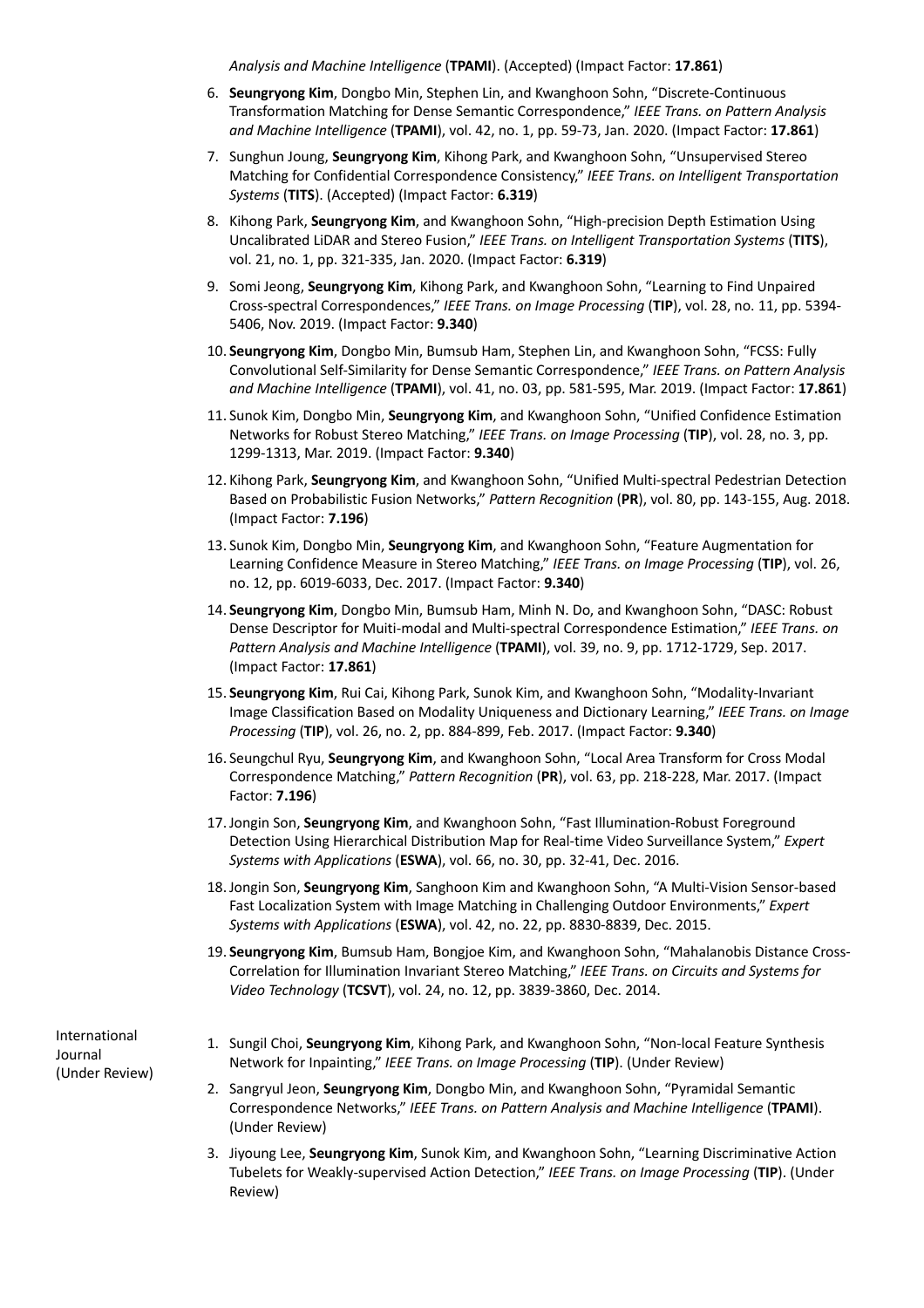- 1. Sunghwan Hong and **Seungryong Kim**, "Deep Matching Prior: Test-Time Optimization for Dense Correspondence," *IEEE International Conference on Computer Vision* (**ICCV**), 2021.
- 2. Sunghun Joung, **Seungryong Kim**, Minsu Kim, Ig-Jae Kim, and Kwanghoon Sohn, "Learning Canonical 3D Object Representation for Fine-grained Recognition," *IEEE International Conference on Computer Vision* (**ICCV**), 2021.
- 3. Hyesong Choi, Hansang Lee, Sunkyung Kim, Sunok Kim, **Seungryong Kim**, Kwanghoon Sohn, and Dongbo Min, "Adaptive Confidence Thresholding for Monocular Depth Estimation," *IEEE International Conference on Computer Vision* (**ICCV**), 2021.
- 4. Yunsung Lee, Teakgyu Hong, Han-Cheol Cho, Junbum Cha, and **Seungryong Kim**, "Hough Contrastive Learning: Hough Voting to Find Better Positive Pairs in Dense Self-supervised Representation Learning," *ICML 2021 Workshop: Self-Supervised Learning for Reasoning and Perception* (**ICMLW**), 2021
- 5. Sungha Choi, Sunghun Jung, Huiwon Yun, Joanne Kim, **Seungryong Kim**, and Jaegul Choo, "RobustNet: Improving Domain Generalization in Urban-Scene Segmentation via Instance Selective Whitening," *IEEE Conf. Computer Vision Pattern Recognition* (**CVPR**), Jun. 2021. (**Oral Presentation**)
- 6. Sangryul Jeon, Dongbo Min, **Seungryong Kim**, and Kwanghoon Sohn, "Mining Better Samples for Contrastive Learning of Temporal Correspondence," *IEEE Conf. Computer Vision Pattern Recognition* (**CVPR**), Jun. 2021. (**27%** acceptance rate)
- 7. Yunsung Lee, Teakgyu Hong, and **Seungryong Kim**, "Data Augmentation for Document Images," AAAI Conference on Artificial Intelligence Workshop- The AAAI-21 Workshop on Scientific Document Understanding (**AAAIW**), Feb. 2021.
- 8. Minsu Kim, Sunghun Joung, **Seungryong Kim**, JungIn Park, Ig-Jae Kim, and Kwanghoon Sohn, "Cross-Domain Grouping and Alignment for Domain Adaptive Semantic Segmentation," AAAI Conference on Artificial Intelligence (**AAAI**), Feb. 2021.
- 9. **Seungryong Kim**, Sabine Süsstrunk, and Mathieu Salzmann, "Volumetric Transformer Networks," *European Conference on Computer Vision* (**ECCV**), Sep. 2020.
- 10. Sangryul Jeon, Dongbo Min, **Seungryong Kim**, and Kwanghoon Sohn, "Guided Semantic Flow," *European Conference on Computer Vision* (**ECCV**), Sep. 2020.
- 11.Deblina Bhattacharjee, **Seungryong Kim**, Guillaume Vizier, and Mathieu Salzmann, "DUNIT: Detection-based Unsupervised Image-to-Image Translation," *IEEE Conf. Computer Vision Pattern Recognition* (**CVPR**), Jun. 2020. (**22%** acceptance rate)
- 12. Sunghun Joung, **Seungryong Kim**, Hanjae Kim, Minsu Kim, Ig-Jae Kim, Junghyun Cho, and Kwanghoon Sohn, "Cylindrical Convolutional Networks for Joint Object Category and Viewpoint Estimation," *IEEE Conf. Computer Vision Pattern Recognition* (**CVPR**), Jun. 2020. (**22%** acceptance rate)
- 13.Jiyoung Lee, **Seungryong Kim**, Sunok Kim, Jungin Park, and Kwanghoon Sohn, "Context-Aware Emotion Recognition Networks," *IEEE International Conference on Computer Vision* (**ICCV**), Oct. 2019. (**25%** acceptance rate)
- 14. Sangryul Jeon, Dongbo Min, **Seungryong Kim**, and Kwanghoon Sohn, "Joint Learning of Semantic Alignment and Object Landmark Detection," *IEEE International Conference on Computer Vision* (**ICCV**), Oct. 2019. (**25%** acceptance rate)
- 15.Jungin Park, Jiyoung Lee, Sangryul Jeon, **Seungryong Kim**, and Kwanghoon Sohn, "Graph Regularization Network with Semantic Affinity for Weakly-supervised Temporal Action Localization," *IEEE International Conference on Image Processing* (**ICIP**), Sep. 2019
- 16. Minsu Kim, Sunghun Joung, Kihong Park, **Seungryong Kim**, and Kwanghoon Sohn, "Unpaired Cross-Spectral Pedestrian Detection via Adversarial Feature Learning," *IEEE International Conference on Image Processing* (**ICIP**), Sep. 2019
- 17. **Seungryong Kim**, Dongbo Min, Somi Jeong, Sunok Kim, Sangryul Jeon, and Kwanghoon Sohn, "Semantic Attribute Matching Networks," *IEEE Conf. Computer Vision Pattern Recognition* (**CVPR**), Jun. 2019. (**25.2%** acceptance rate)
- 18. Sunok Kim, **Seungryong Kim**, Dongbo Min, and Kwanghoon Sohn, "LAF-Net: Locally Adaptive Fusion Networks for Stereo Confidence Estimation," *IEEE Conf. Computer Vision Pattern Recognition* (**CVPR**), Jun. 2019. (**Oral Presentation**) (**5.58%** acceptance rate)
- 19. **Seungryong Kim**, Stephen Lin, Sangryul Jeon, Dongbo Min, and Kwanghoon Sohn, "Recurrent Transformer Networks for Semantic Correspondence," *Neural Information Processing Systems*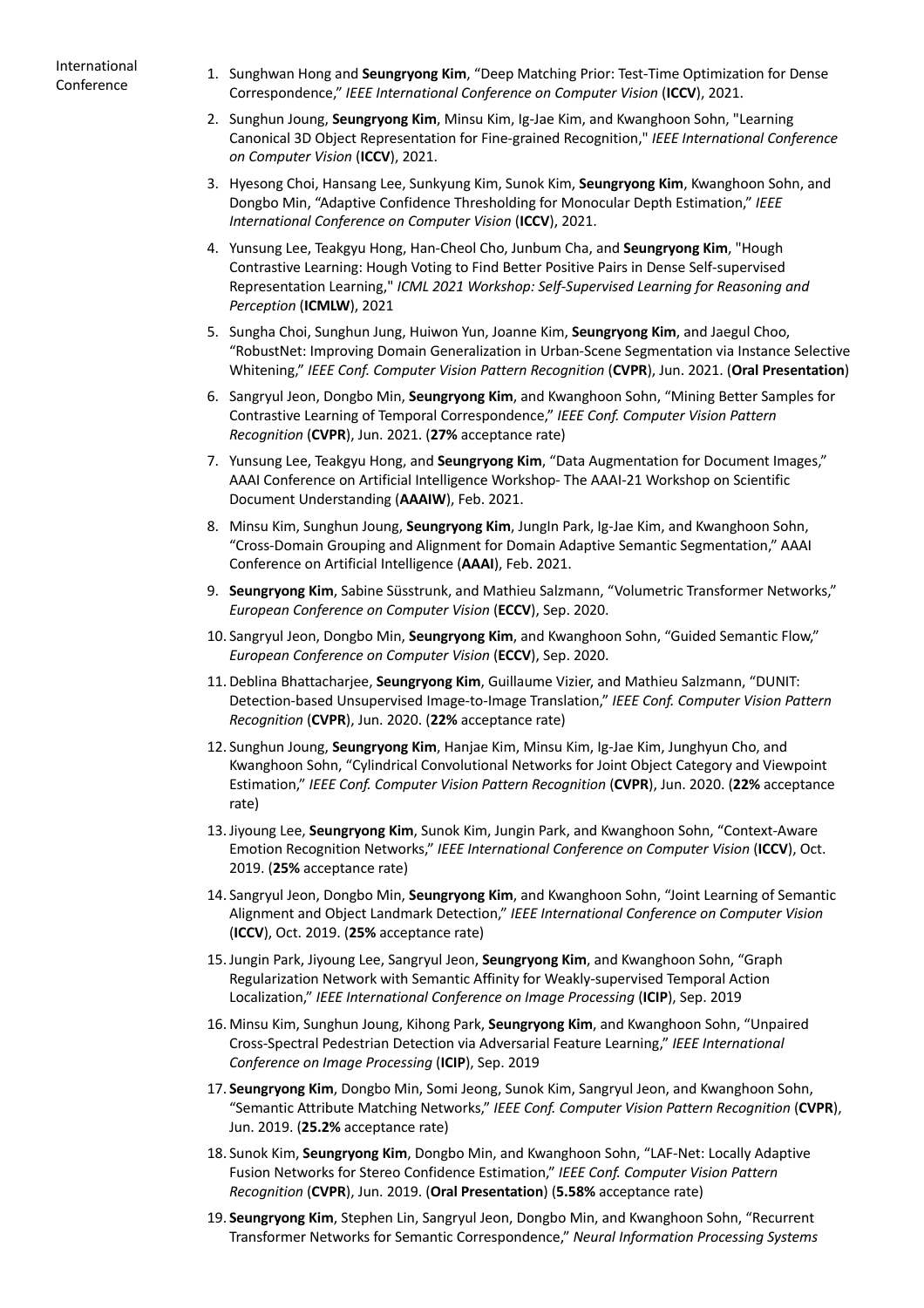(**NeurIPS**), Dec. 2018. (**Spotlight Presentation**) (**3.46%** acceptance rate)

- 20.Jiyoung Lee, Sunok Kim, **Seungryong Kim**, and Kwanghoon Sohn, "Audio-Visual Attention Networks for Emotion Recognition," *ACM Multimedia Workshop- Workshop on Audio-Visual Scene Understanding for Immersive Multimedia* (**MMW**), Oct. 2018.
- 21.Jungin Park, Sangryul Jeon, **Seungryong Kim**, Jiyoung Lee, Sunok Kim, and Kwanghoon Sohn, "Learning to Detect, Associate, and Recognize Human Actions and Surrounding Scenes in Untrimmed Videos," *ACM Multimedia Workshop- The 1st Workshop and Challenge on Comprehensive Video Understanding in the Wild* (**MMW**), Oct. 2018.
- 22. Kwanghoon Sohn, Ming-Hsuan Yang, Hyeran Byun, Jongwoo Lim, Jison Hsu, Stephen Lin, Euntai Kim, and **Seungryong Kim,** "CoVieW'18: The 1st Workshop and Challenge on Comprehensive Video Understanding in the Wild," *ACM Multimedia* (**MM**), Oct. 2018.
- 23. Sangryul Jeon, **Seungryong Kim**, Dongbo Min, and Kwanghoon Sohn, "PARN: Pyramidal Affine Regression Networks for Dense Semantic Correspondence," *European Conference on Computer Vision* (**ECCV**), Sep. 2018. (**31.8%** acceptance rate)
- 24. Sungil Choi, **Seungryong Kim**, Kihong Park, and Kwanghoon Sohn, "Learning Descriptor, Confidence, and Depth Estimation in Multi-view Stereo," *IEEE CVPR Workshop- 1st International Workshop on Deep Learning for Visual SLAM* (**CVPRW**), Jun. 2018.
- 25.Jiyoung Lee, Sunok Kim, **Seungryong Kim**, and Kwanghoon Sohn, "Spatiotemporal Attention Based Deep Neural Networks for Emotion Recognition," *IEEE International Conference on Acoustics, Speech and Signal Processing* (**ICASSP**), Apr. 2018.
- 26. Kihong Park, **Seungryong Kim**, and Kwanghoon Sohn, "High-precision Depth Estimation with the 3D LiDAR and Stereo Fusion," *IEEE International Conference on Robotics and Automation* (**ICRA**), May 2018.
- 27. **Seungryong Kim**, Dongbo Min, Stephen Lin, and Kwanghoon Sohn, "DCTM: Discrete-Continuous Transformation Matching for Semantic flow," *IEEE International Conference on Computer Vision*  (**ICCV**), Oct. 2017. (**Oral Presentation**) (**2.09%** acceptance rate)
- 28. Kihong Park, **Seungryong Kim**, and Kwanghoon Sohn, "Pedestrian Proposal Generation Using Depth-Aware Scale Estimation," *IEEE International Conference on Image Processing* (**ICIP**), Sep. 2017.
- 29. Sangryul Jeon, **Seungryong Kim**, and Kwanghoon Sohn, "Convolutional Feature Pyramid Fusion via Attention Network," *IEEE International Conference on Image Processing* (**ICIP**), Sep. 2017.
- 30. Somi Jeong, **Seungryong Kim**, Bumsub Ham, and Kwanghoon Sohn, "Convolutional Cost Aggregation for Robust Stereo Matching," *IEEE International Conference on Image Processing* (**ICIP**), Sep. 2017.
- 31. Sunghun Joung, **Seungryong Kim**, Bumsub Ham, and Kwanghoon Sohn, "Unsupervised Stereo Matching Using Correspondence Consistency," *IEEE International Conference on Image Processing* (**ICIP**), Sep. 2017.
- 32. Sungil Choi, **Seungryong Kim**, Kihong Park, and Kwanghoon Sohn, "Multi-Spectral Human Co-Segmentation via Joint Convolutional Neural Networks," *IEEE International Conference on Image Processing* (**ICIP**), Sep. 2017.
- 33. Sunok Kim, Dongbo Min, Bumsub Ham, **Seungryong Kim**, and Kwanghoon Sohn, "Deep Stereo Confidence Prediction for Depth Estimation," *IEEE International Conference on Image Processing* (**ICIP**), Sep. 2017.
- 34. **Seungryong Kim**, Dongbo Min, Bumsub Ham, Sangryul Jeon, Stephen Lin, and Kwanghoon Sohn, "FCSS: Fully Convolutional Self-Similarity for Dense Semantic Correspondence," *IEEE Conf. on Computer Vision Pattern Recognition* (**CVPR**), Jul. 2017. (**29%** acceptance rate)
- 35. Kihong Park, **Seungryong Kim**, and Kwanghoon Sohn, "Homography Flow for Dense Correspondences," *Asia-Pacific Signal and Information Processing Association Conference*  (**APSIPA**), Dec. 2016.
- 36. **Seungryong Kim**, Kihong Park, Kwanghoon Sohn, and Stephen Lin, "Unified Depth Prediction and Intrinsic Image Decomposition from a Single Image via Joint Convolutional Neural Fields," *European Conference on Computer Vision* (**ECCV**), Oct. 2016. (**Spotlight Presentation**) (**4.7%** acceptance rate)
- 37. **Seungryong Kim**, Dongbo Min, Stephen Lin, and Kwanghoon Sohn, "Deep Self-Convolutional Descriptor for Dense Cross-modal Correspondence," *European Conference on Computer Vision*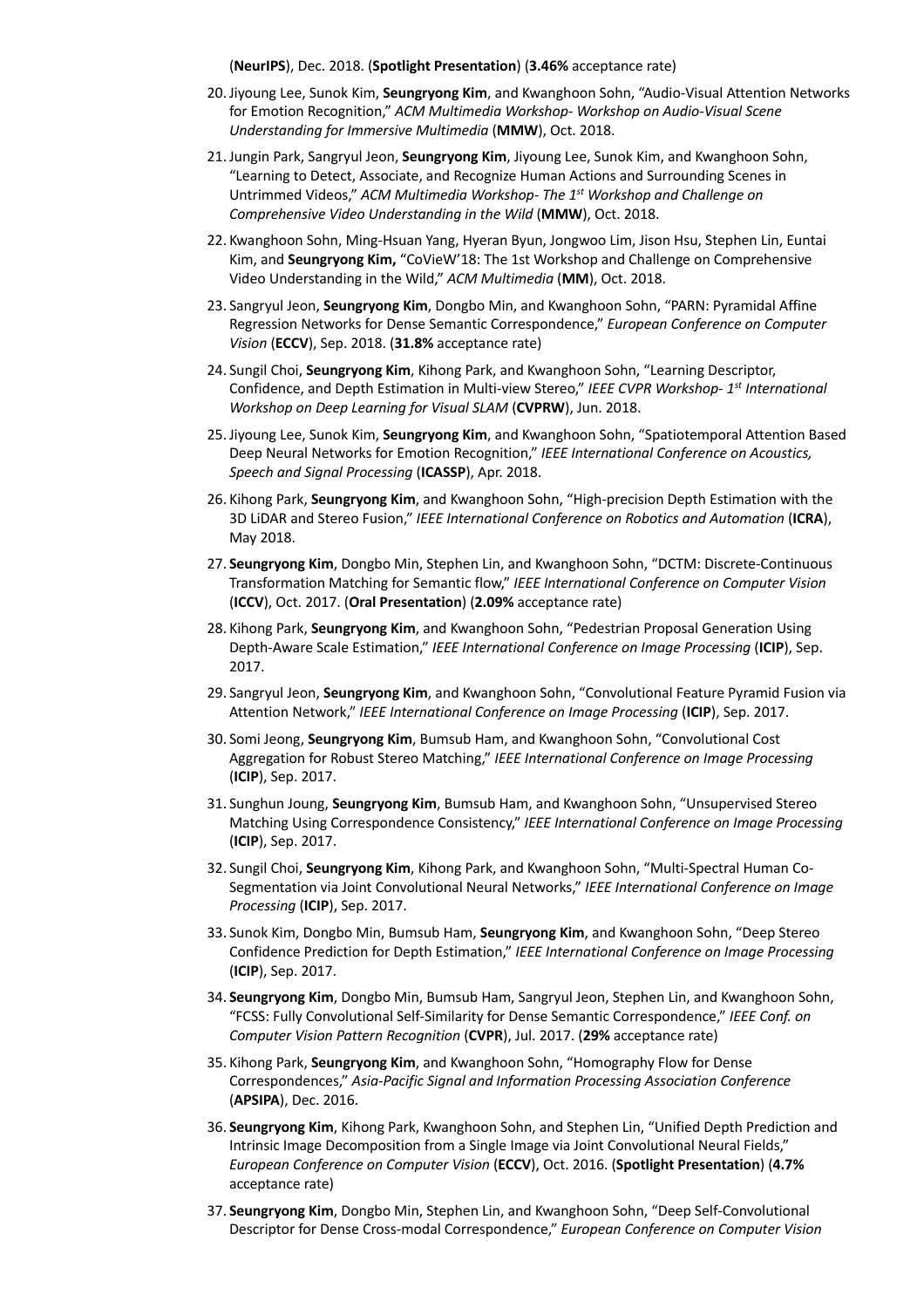(**ECCV**), Oct. 2016. (**26.6%** acceptance rate)

- 38.Hangil Choi, **Seungryong Kim**, Kihong Park, and Kwanghoon Sohn, "Multi-spectral Pedestrian Detection Based on Accumulated Object Proposal with Fully Convolution Network," *IEEE International Conference on Pattern Recognition* (**ICPR**), Dec. 2016.
- 39. **Seungryong Kim**, Dongbo Min, and Kwanghoon Sohn, "ANCC Flow: Adaptive Normalized Cross-Correlation with Evolving Guidance Aggregation for Dense Correspondence Estimation," *IEEE International Conference on Image Processing* (**ICIP**), Sep. 2016.
- 40. Sungil Choi, **Seungryong Kim**, Kihong Park, and Kwanghoon Sohn, "Multilevel Segment Based Dense Correspondence: An Affine Transformation Approach," *Electronic Imaging* (**EI**), Feb. 2016.
- 41. Kihong Park, **Seungryong Kim**, Seungchul Ryu, and Kwanghoon Sohn, "Randomized Global Transformation Approach for Dense Correspondence," *British Machine Vision Conference* (**BMVC**), Sep. 2015. (**33.6%** acceptance rate)
- 42.Jongin Son, **Seungryong Kim**, and Kwanghoon Sohn, "Fast Affine-invariant Image Matching Based on Global Bhattacharyya Measure with Adaptive Tree," *IEEE International Conference on Image Processing* (**ICIP**), Sep. 2015.
- 43. **Seungryong Kim**, Dongbo Min, Bumsub Ham, Seungchul Ryu, Minh N. Do, and Kwanghoon Sohn, "DASC: Dense Adaptive Self-Correlation Descriptor for Multi-modal and Multi-spectral Correspondence," *IEEE Conf. Computer Vision Pattern Recognition* (**CVPR**), Jun. 2015. (**28.4%** acceptance rate)
- 44. Kihong Park, Seungchul Ryu, **Seungryong Kim**, and Kwanghoon Sohn, "Statistical Approach for Supervised Codeword Selection," *Electronic Imaging* (**EI**), Feb. 2015.
- 45.Junhyung Kim, Seungchul Ryu, **Seungryong Kim**, and Kwanghoon Sohn, "Robust Stereo Matching Based on Probabilistic Laplacian Propagation with Weighted Mutual Information," *Electronic Imaging* (**EI**), Feb. 2015.
- 46. **Seungryong Kim**, Bumsub Ham, Seungchul Ryu, Seon Joo Kim, and Kwanghoon Sohn, "Robust Stereo Matching Using Probabilistic Laplacian Surface Propagation," *Asian Conference on Computer Vision* (**ACCV**), Nov. 2014. (**27.9%** acceptance rate)
- 47. **Seungryong Kim**, Seungchul Ryu, Bumsub Ham, Junhyung Kim, and Kwanghoon Sohn, "Local Self-Similarity Frequency Descriptor for Multispectral Feature Matching," *IEEE International Conference on Image Processing* (**ICIP**), Oct. 2014.
- 48. Seungchul Ryu, **Seungryong Kim**, and Kwanghoon Sohn, "Synthesis Quality Prediction Model Based on Distortion Intolerance," *IEEE International Conference on Image Processing* (**ICIP**), Oct. 2014.
- 49. **Seungryong Kim**, Hunjae Yoo, Seungchul Ryu, Bumsub Ham, and Kwanghoon Sohn, "ABFT: Anisotropic Binary Feature Transform Based on Structure Tensor Space," *IEEE International Conference on Image Processing* (**ICIP**), Oct. 2013. (Top **10%** of accepted paper)
- 50. **Seungryong Kim**, Hunjae Yoo, and Kwanghoon Sohn, "Robust Corner Detector Based on Corner Candidate Region," *IEEE Conference on Industrial Electronics and Application* (**ICIEA**), Jun. 2013.

Domestic Journal /Conference Journal: 1 paper, Conference: 7 papers (in Korean) Patents US patent: 1, EP patent: 1, Korea patent: 3 1. **Seungryong Kim** et al., "Matching Device and Method between Multi-spectral Images," Korea patent no.: 10-2014-0187297, Dec. 23, 2014. AWARDS **Outstanding Lecture Award**, Korea University, 2021 **Award Certification by Korean Ministry of Education**, 2021 **Honorable Mention Award**, Outstanding Research Award, Yonsei University, 2018 **Chun-Gang Outstanding Research Award,** Chun-Gang Memorial Foundation, 2018 **Doctoral Consortium Award**, IEEE ICCV, 2017 **Honorable Mention Award**, Outstanding Research Award, Yonsei University, 2017 **Nomination Award**, Microsoft Research Asia Fellowship Nomination Award, Microsoft Research, 2016 **Runner-Up Award**, Hackathon Competition, HYUNDAI Motor Group, 2016 **Bronze Award**, IEEE Student Paper Contest, IEEE Seoul Section, 2012 **Volunteer Award**, IEEE Broadcast Technology Society, 2012 **Honor Graduation Award**, Yonsei University, 2012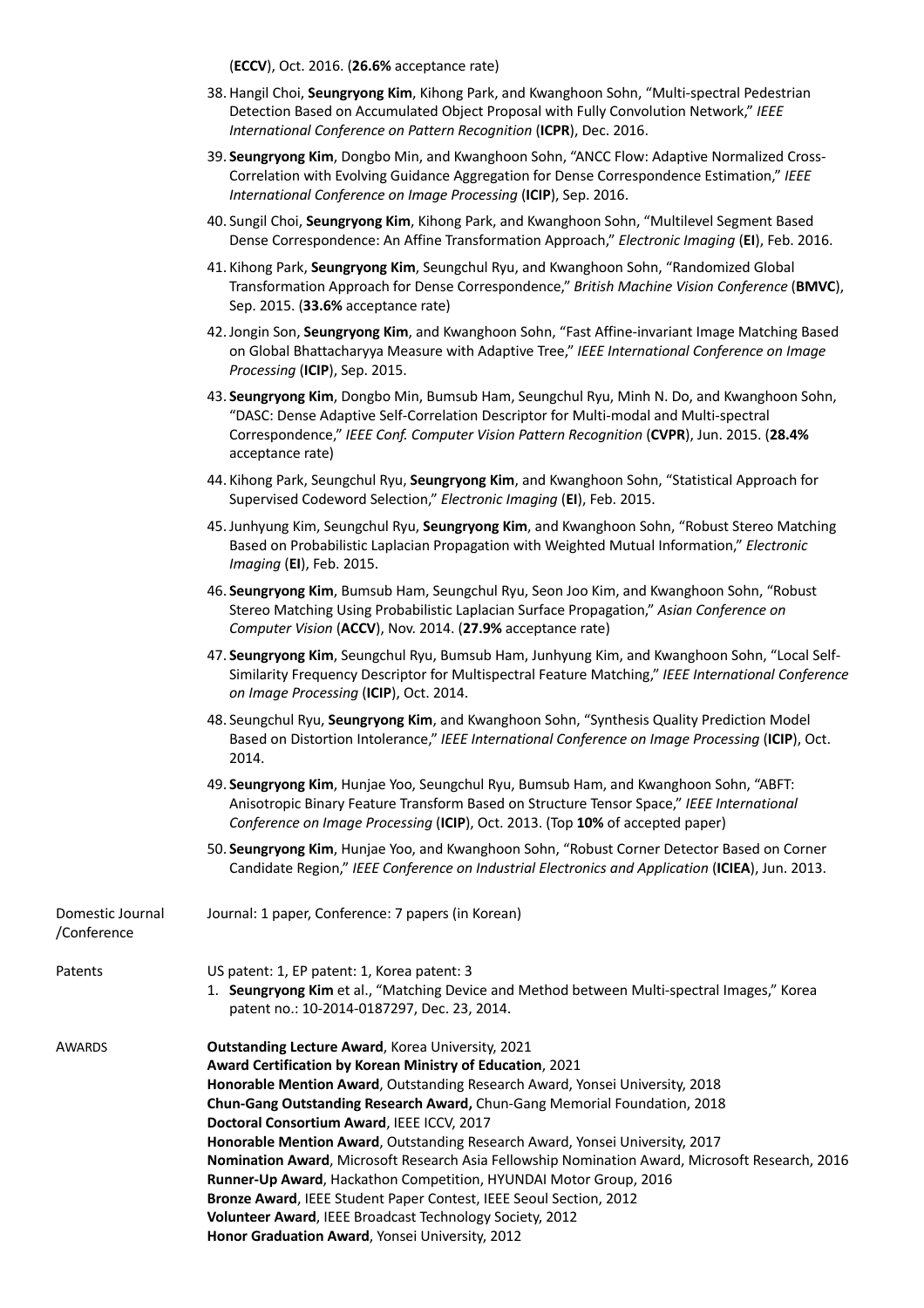|                        | Best Award, COEX 2011 Capstone Design Symposium                                                                                |  |  |  |
|------------------------|--------------------------------------------------------------------------------------------------------------------------------|--|--|--|
|                        | Best Award, Capstone Design Symposium, Korea University, 2011                                                                  |  |  |  |
|                        | Best Award, Creative Research Competition, Yonsei University, 2011                                                             |  |  |  |
| PROFESSIONAL           | Member of IEEE, Professional Member of ACM                                                                                     |  |  |  |
| Activities             | <b>Publication Chair</b>                                                                                                       |  |  |  |
|                        | $-$ The 1 <sup>st</sup> Workshop and Challenge on Comprehensive Video Understanding in the Wild (CoVieW'18)                    |  |  |  |
|                        | <b>Area Chair</b>                                                                                                              |  |  |  |
|                        | - International Conference on 3D Vision (3DV) 2020                                                                             |  |  |  |
|                        | <b>Reviewers</b>                                                                                                               |  |  |  |
|                        | - AAAI Conference on Artificial Intelligence (AAAI), 2021                                                                      |  |  |  |
|                        | - International Conference on Learning Representations (ICLR), 2021<br>- Neural Information Processing Systems (NeurlPS), 2020 |  |  |  |
|                        | - European Conference on Computer Vision (ECCV), 2020                                                                          |  |  |  |
|                        | - Computer Vision and Pattern Recognition (CVPR), 2020                                                                         |  |  |  |
|                        | - AAAI Conference on Artificial Intelligence (AAAI), 2020                                                                      |  |  |  |
|                        | - International Conference on Computer Vision (ICCV), 2019                                                                     |  |  |  |
|                        | - Computer Vision and Pattern Recognition (CVPR), 2019                                                                         |  |  |  |
|                        | - IEEE Transactions on Pattern Analysis and Machine Intelligence (TPAMI)                                                       |  |  |  |
|                        | - IEEE Transactions on Image Processing (TIP)                                                                                  |  |  |  |
|                        | - IEEE Transactions on Intelligent Transportation Systems (TITS)                                                               |  |  |  |
|                        | - IEEE Transactions on Circuits and Systems for Video Technology (TCSVT)                                                       |  |  |  |
|                        | - IEEE Transactions on Multimedia (TMM)                                                                                        |  |  |  |
|                        | - IEEE Signal Processing Letters (SPL)<br>- IEEE Access                                                                        |  |  |  |
|                        | - Pattern Recognition (PR)                                                                                                     |  |  |  |
|                        | - Expert Systems with Applications (ESWA)                                                                                      |  |  |  |
|                        | - International Journal of Remote Sensing (IJRS)                                                                               |  |  |  |
| <b>TALKS</b>           | <b>Contrastive Learning for Pixel-Level Representation and</b>                                                                 |  |  |  |
| <b>MEDIA COVERAGES</b> | Correspondence                                                                                                                 |  |  |  |
| Skill                  | - The Institute of Electronics and Information Engineers (IEIE), 2021                                                          |  |  |  |
|                        | - Korean Computer Vision Forum, 2021                                                                                           |  |  |  |
|                        | Image and Signal Processing Summer School, 2021                                                                                |  |  |  |
|                        | Modeling Spatial Transformations Using Deep Convolutional Neural<br>٠                                                          |  |  |  |
|                        | <b>Networks</b>                                                                                                                |  |  |  |
|                        | Korean Conference on Computer Vision (KCCV), 2020                                                                              |  |  |  |
|                        | Ewha Womans University, 2020<br>Yonsei University, 2019<br>$\qquad \qquad -$                                                   |  |  |  |
|                        | Korea Institute of Science and Technology (KIST), 2019                                                                         |  |  |  |
|                        | Learning Weakly-supervised Semantic Correspondence and its<br>٠                                                                |  |  |  |
|                        | <b>Applications</b>                                                                                                            |  |  |  |
|                        | Daegu Gyeongbuk Institute of Science & Technology (DGIST), 2019                                                                |  |  |  |
|                        | <b>Learning Weakly-supervised Semantic Correspondence</b><br>٠                                                                 |  |  |  |
|                        | Korean Conference on Computer Vision (KCCV), 2019                                                                              |  |  |  |
|                        | LAF-Net: Locally Adaptive Fusion Networks for Stereo Confidence<br>٠                                                           |  |  |  |
|                        | <b>Estimation</b>                                                                                                              |  |  |  |
|                        | CVPR Oral Talk, 2019                                                                                                           |  |  |  |
|                        | <b>Recurrent Transformer Networks for Semantic Correspondence</b>                                                              |  |  |  |
|                        | NeurIPS Spotlight Talk, 2018                                                                                                   |  |  |  |
|                        | <b>Learning to Find Semantic Correspondences</b><br>٠                                                                          |  |  |  |
|                        | Switzerland Korean Scientist Seminar, 2019                                                                                     |  |  |  |
|                        | <b>Introduction to Deep Learning</b>                                                                                           |  |  |  |
|                        | <b>HYUNDAI Motor Group, 2018</b>                                                                                               |  |  |  |
|                        | Historical Overview on Deep CNN-based Single Image Super-<br>٠                                                                 |  |  |  |
|                        | <b>Resolution</b>                                                                                                              |  |  |  |
|                        | 2018 Image and Signal Processing Summer School, The Institute of                                                               |  |  |  |
|                        | Electronics and Information Engineers (IEIE), 2018                                                                             |  |  |  |